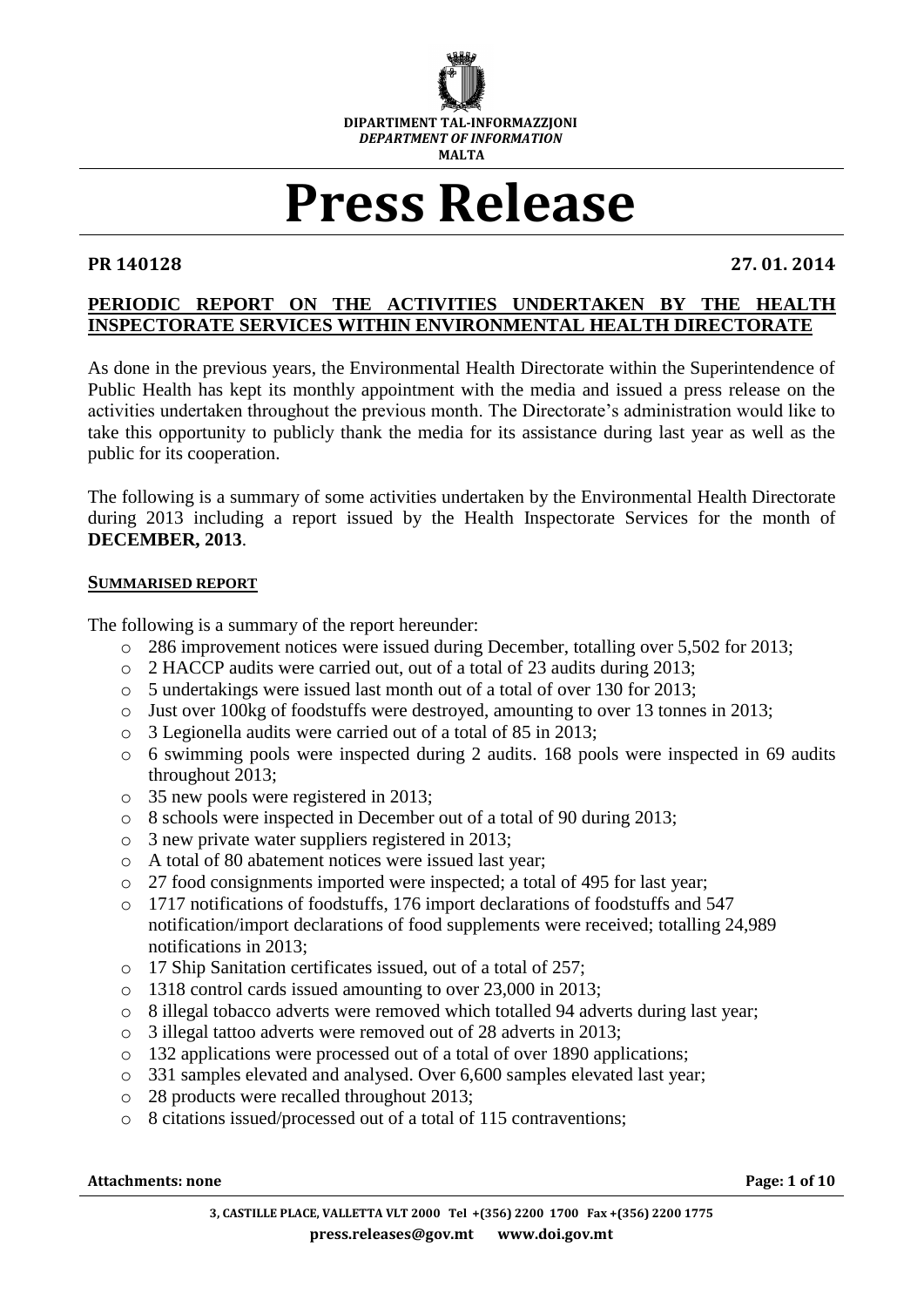- o 30 cases were decided in court out of 118 cases in the last quarter. 172 cases were decided totally last year out of 553 cases;
- o 19 operators were instructed to stop a food related activity last year; three were reported in December;
- o No premises were closed down in December but 8 premises were closed down throughout 2013.
- o 253 complaints lodged with the Health Inspectorate out of a total of over 6,100 complaints.

#### **DETAILED REPORT**

#### **IMPROVEMENT NOTICES ISSUED TO FOOD BUSINESS OPERATORS**

**Two hundred and eighty six improvement notices** in terms of article 33 of the Food Safety Act have been issued to food business operators by the Health Inspectorate Services. During 2013, over **5,500** improvement notices were issued.

This notice is sent to all food business operators following an unannounced inspection by Environmental Health Officers within their establishment. The intention of this notice is to inform food operators about deficiencies noted in their establishments while the operator is given a specific deadline by when the deficiencies need to be remedied. Though the seriousness of deficiencies might vary, legal action is initiated when major deficiencies are noted.

#### **MARKET SURVEILLANCE**

Throughout 2013 the Health Inspectorate performed three market surveillance exercises, as follows:

#### **Labelling of food**

Throughout this surveillance 4,922 labels of foodstuffs were checked in around 2,300 premises. Of these checks 719 labels did not conform fully to labelling legislation having a total of 1061 defects. The most common defect noted was about improper ingredient list followed by improper nutritional information.

#### **Nutritional and Health claims**

A specific exercise on Nutritional and Health Claims was carried out during a specific period of 2013. 466 labels of food at retailers were checked for infringements with respect to nutritional and health claims. 85 infringements were noted. The most common was the omission or incorrect nutrition declaration, followed by non-compliance with the conditions of use of a specific nutrition or health claim and the misuse of wording of permitted nutrition or health claims.

#### **Tobacco Control**

During this surveillance, compliance with smoking regulations was verified. A total of 2116 inspections were carried out resulting in 13 contraventions being issued.

#### **GMO Labelling**

In November, a GMO traceback exercise was commenced. This exercise kick started a chain of inspections - 34 (until the end of December) in different food establishments, during which some irregularities in labelling with respect to GMOs were noted and 6 products were relabelled according to the regulations.

#### **HACCP AUDITS**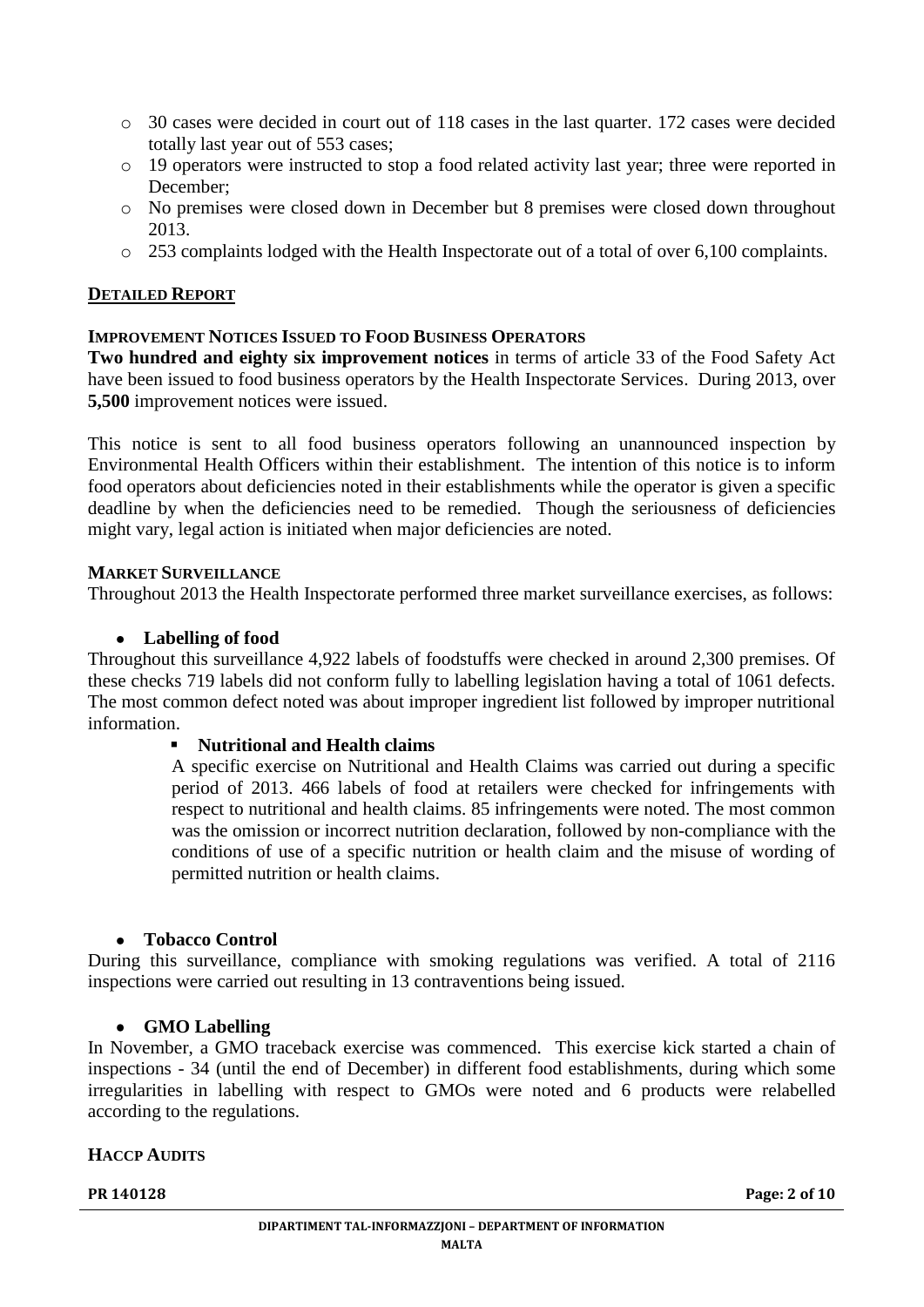**Two HACCP audits** were carried out during December from a total of **23 audits** during last year. There was an increase in the number of audits when compared to 2012. The **H**azard **A**nalysis **Critical Control Point is a Food Safety Management System which is obligatory in all food** businesses.

#### **UNDERTAKINGS**

During December, **five undertakings** were entered into by the Health Inspectorate, **two** were food related and concerned hygiene of food premises and on improperly labelled food. **Three** were public health related. Throughout 2013, over 130 undertakings were entered into by the Health Authority.

Undertakings are legal agreements between the commercial operators and the Health Authority specifying deadlines by when deficiencies in their premises should be remedied or to re-label products in compliance with standing legislation. Failure to abide with the agreed deadlines results in Court proceedings being initiated.

## **DESTRUCTION OF FOOD**

In December, just over **100kg of different foodstuffs** were destroyed by the Health Inspectorate:

- 12.78 kgs of confectionery items partly due to irregular labelling;
- 87.70 kgs of other foodstuffs with lapsed durability dates.

Throughout this year, over **13 tonnes of foodstuffs** were destroyed under the supervision of the Health Inspectorate. This is a significant decrease when compared to the 91 tonnes of food destroyed in 2012.

# **LEGIONELLA AUDITS AND POOL INSPECTIONS**

**Three audits** at Hotels, and other similar premises to ascertain compliance with Control of Legionella Regulations, 2006 (L.N. 5 of 2006) and the Registration of Cooling Towers and Evaporative Condensers Regulations, 2006 (L.N. 6 of 2006) were performed by the Health Inspectorate during last month. During 2013, the total number of Legionella audits carried out was over **85**.

During the same month, **six swimming pools** were inspected during **two** relevant audits carried out by the Health Inspectorate to verify compliance with Swimming Pools Regulations, 2005 (L.N. 129 of 2005). This regulation specifies that all swimming pools with the exception of those situated at a single family residence need to register with this Directorate. **168 pools** were inspected during **69 pool audits**, last year.

During December **one** new swimming pool was registered with this Directorate in terms of mentioned regulations; but throughout last year **35 pools** were registered, which is higher than the previous year. A list of registered pools can be found in the Directorate's website at <https://ehealth.gov.mt/download.aspx?id=1917>.

#### **INSPECTIONS OF SCHOOLS**

During December, **eight schools** were inspected to ensure compliance with general hygiene requirements, out of a total of **90** carried out during last year. Such inspections are carried out in private, government or church owned schools and whether, primary, secondary, tertiary or language or special schools.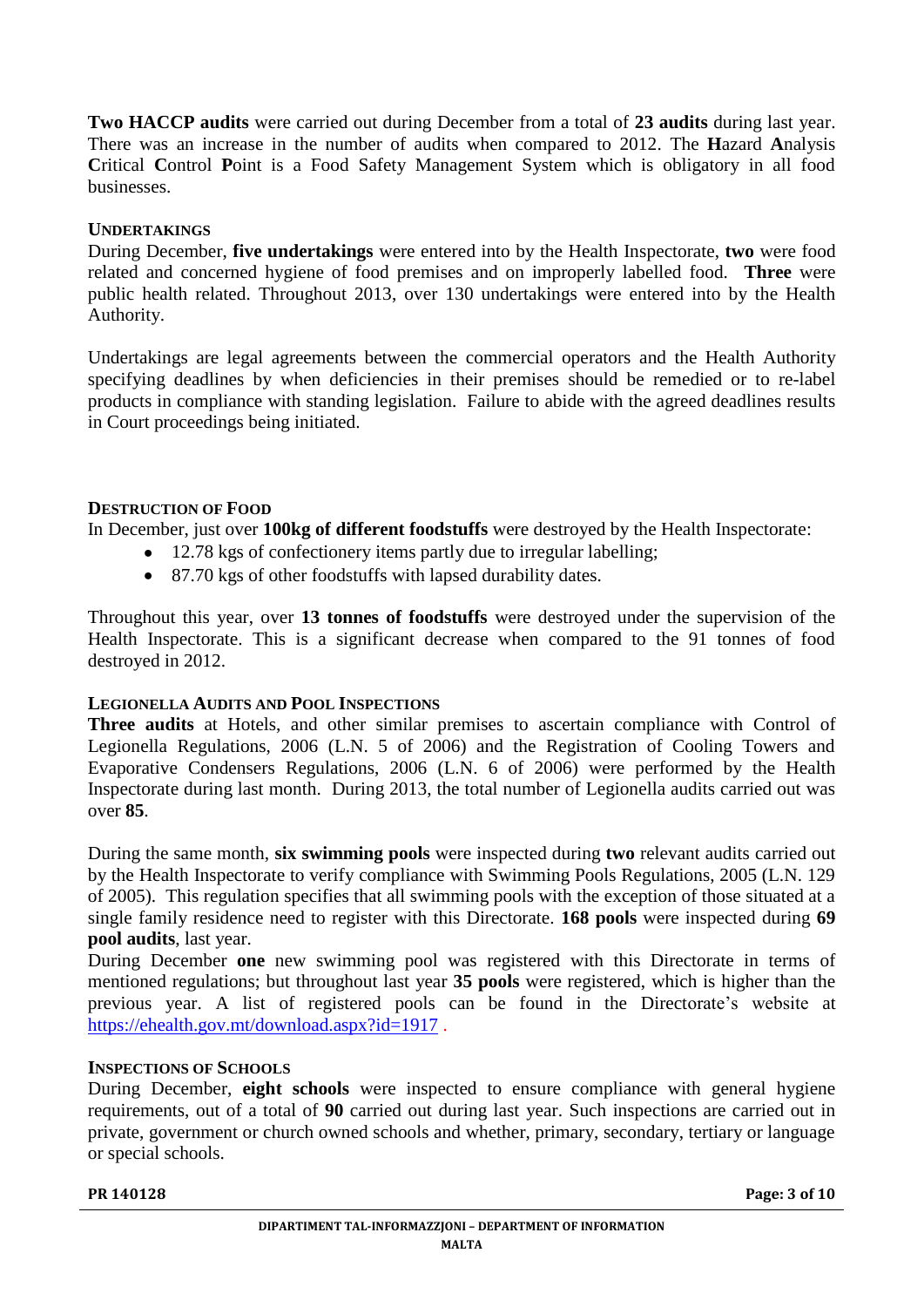#### **PRIVATE WATER SUPPLIERS**

Although there were no new private water suppliers registered during December, during 2013 **three new private water suppliers** were registered with the Health Authority, when compared to six in the previous year. Further information on the approved water suppliers can be obtained from [https://ehealth.gov.mt/HealthPortal/public\\_health/environmental-](https://ehealth.gov.mt/HealthPortal/public_health/environmental-health/health_inspectorate/env._hlt._risk_management/private_water_supplies.aspx)

[health/health\\_inspectorate/env.\\_hlt.\\_risk\\_management/private\\_water\\_supplies.aspx](https://ehealth.gov.mt/HealthPortal/public_health/environmental-health/health_inspectorate/env._hlt._risk_management/private_water_supplies.aspx)

#### **ABATEMENT NOTICES**

**No abatement notices** were issued during December by the Health Inspectorate in terms of the Public Health Act in view of inspections and audits carried out in the previous days. A total of **80 abatement notices** were however issued during 2013.

#### **CONSIGNMENTS**

**Twenty seven consignments** of food imported/traded into Malta were also inspected by Environmental Health Officers attached with the Port Health Services within this Directorate. Throughout this year, the Port Health Services inspected **495 consignments** of foodstuffs**.**

#### **CONSIGNMENTS DOCUMENTARY CHECKS**

**1717 notifications of foodstuffs, 176 import declarations of foodstuffs and 547 requests for importation of food supplements** were submitted to the Port Health Services as required by Trading Regulations of 2004 (Legal Notice 315 of 2004 which can be downloaded from [http://www.justiceservices.gov.mt/DownloadDocument.aspx?app=lom&itemid=11120&l=1.](http://www.justiceservices.gov.mt/DownloadDocument.aspx?app=lom&itemid=11120&l=1)

During last year, **24,989 notifications** were submitted to Port Health Services

All traders of food including food contact materials and food supplements are reminded to notify the Port Health Services, 48 hours in advance as explained in Press Release 1531 issued on  $13<sup>th</sup>$ August, 2011 (URL: [http://www.doi.gov.mt/EN/press\\_releases/2011/08/pr1531.pdf](http://www.doi.gov.mt/EN/press_releases/2011/08/pr1531.pdf) ).

#### **PERSONAL IMPORTS**

**1782 personal consignments** were also screened by the Port Health Services, of which **2 were rejected**. In 2013, **18,085** personal consignments were screened and **101** parcels in total were rejected. This was much higher than 2012, when only 17 were withheld.

#### **SHIP SANITATION CERTIFICATES**

**Seventeen** Ship Sanitation Certificates were issued by the Port Health Services. These inspections are carried out in terms of the International Health Regulations of 2005 and involve the assessment of the general hygienic conditions and control measures undertaken on ships. A Ship Sanitation Certificate needs to be renewed every 6 months at an authorised port; Malta being an authorised port.

During 2013, **two hundred fifty seven certificates** were issued following inspections on ships.

#### **CONTROL CARDS FOR NARCOTIC AND PSYCHOTROPIC SUBSTANCES**

In December, **1318 control cards for narcotic and psychotropic substances** (763 females and 555 males) were issued by the Drug Control Unit, which is another unit falling under the Health Inspectorate Services. **153 of these cards** were **new applicants.** Throughout last year over **23,000 control cards** were issued. This was about a 1,000 more than the cards issued in 2012.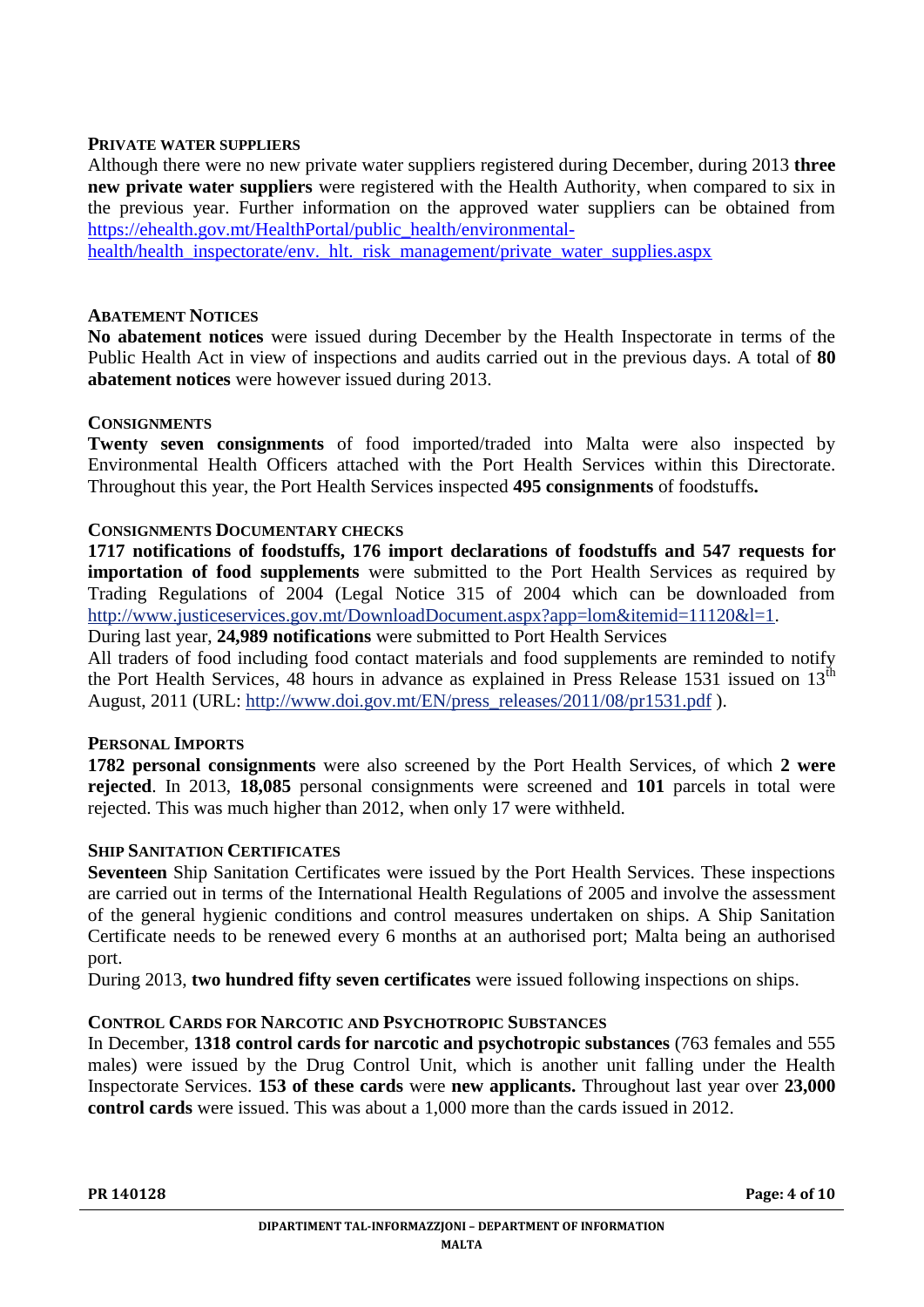These cards are issued when a medical doctor deems that a person needs to be prescribed a psychotropic drug. An application form is filled in and handed over to the patient which is in turn submitted to the Drug Control Unit.

## **ILLEGAL ADVERTISEMENTS**

During December, **8 adverts** involving Tobacco products and including electronic cigarettes in breach of Tobacco (Smoking Control) Act were noticed on local sites and the respective advertisers and webmasters were instructed to remove, something which was actually complied with. During 2013, **94 adverts** were noted and removed.

**Three** advert of tattoo equipment were also noticed last month in contravention of the Control of Tattooing Act, out of **28 adverts** for the whole year.

The number of adverts both for tobacco and tattoo equipment was less than in the previous year.

## **APPLICATIONS AND CONSULTATIONS**

During December, the Health Inspectorate received **one hundred thirty two requests to process applications** to operate food and non-food business. Prospective operators who wish to open such businesses are obliged to apply for a permit with the Malta Environment and Planning Authority (MEPA) and then apply for the actual licence with the competent authority such as the Trade Licensing Unit or Malta Tourism Authority. At every stage, this Directorate is consulted in order to verify suitability of proposed premises.

**1890 applications** were processed by the Health Inspectorate last year.

During the same month, Environmental Health Officers deployed with the Food Safety Unit, which is involved in the licensing of food related business carried out a total of **60 visits** but no **consultations**. Throughout 2013, over **1046 visits** and around **14 consultations** were carried out by the Food Safety Unit.

#### **SAMPLES**

During December, **331 samples** were elevated by the Health Inspectorate and submitted to the Public Health Laboratory for analysis and/or examination for several parameters;

- o 143 food samples,
- o 72 potable water samples,
- o 52 swabs,
- o 44 infiltration water samples,
- o 20 other samples.

During this year, the Directorate has launched numerous microbiological and chemical sampling programmes targeting several parameters in numerous categories of foodstuffs such as colours, aflatoxins, GMOs, radionucleides, etc.

Last year, **6,692 samples** were submitted for analysis at the Public Health Laboratory.

#### **RECALLS**

During the month of December **one** product was recalled as follows: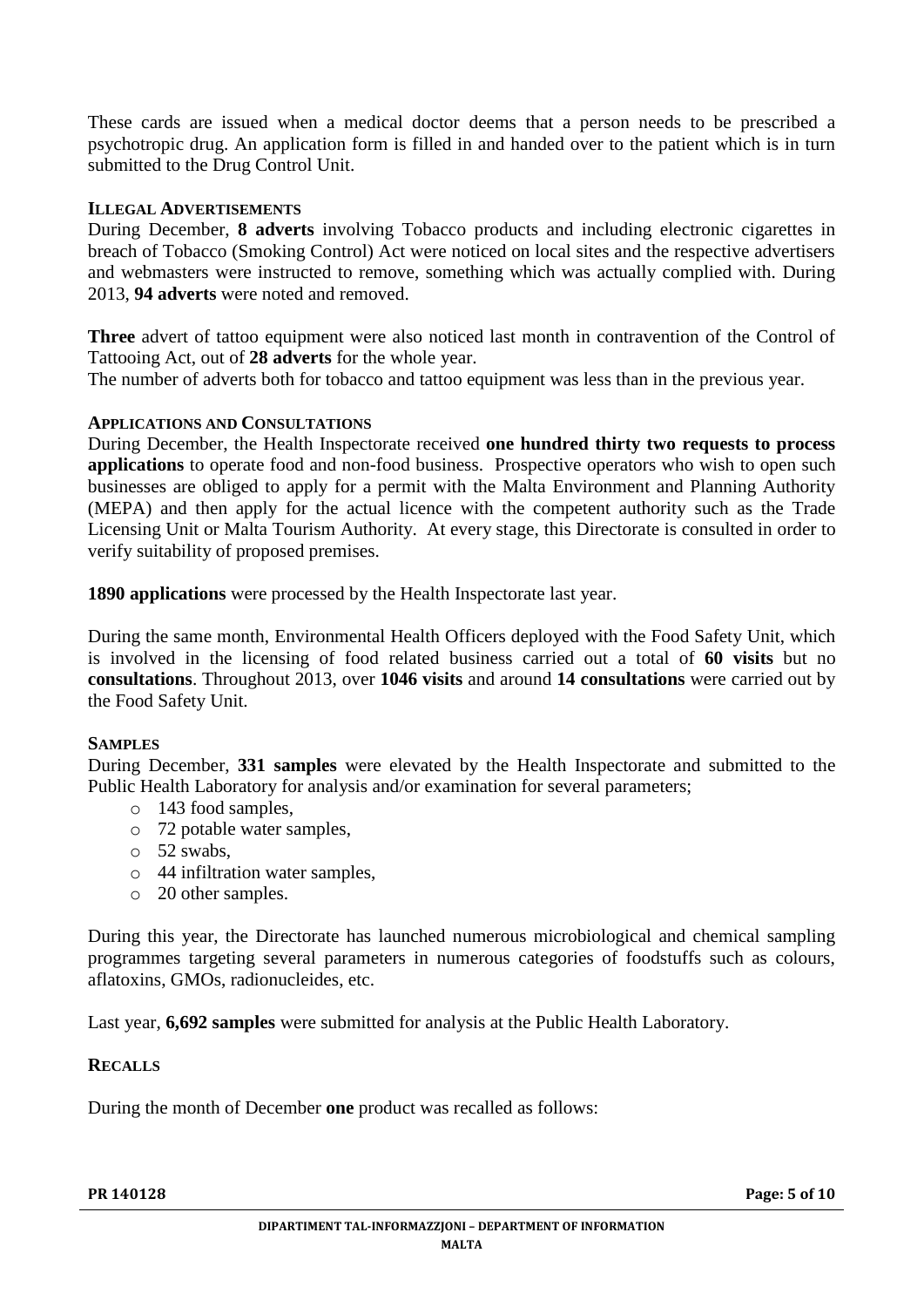Press Release number 2817 issued on 16<sup>th</sup> December, 2013 [\(http://www.gov.mt/en/Government/Press%20Releases/Pages/2013/December/16/pr2817.aspx](http://www.gov.mt/en/Government/Press%20Releases/Pages/2013/December/16/pr2817.aspx) ).

Throughout last year, locally, **27 products** were recalled through **21 press releases** issued, most of which ended up in the European Union's Rapid Alert System for Food and Feed. The EU's RASFF portal is accessible from URL: [http://ec.europa.eu/food/food/rapidalert/rasff\\_portal\\_database\\_en.htm](http://ec.europa.eu/food/food/rapidalert/rasff_portal_database_en.htm)

# **OTHER PRESS STATEMENTS**

During 2013, the Directorate was involved in **sixteen** other press statements apart from those concerning food recalls.

# **CONTRAVENTIONS**

In the past month, **eight contraventions** were issued/processed by the Health Inspectorate.

- Three persons were charged separately for permitting smoking inside an enclosed space;
- Four persons were charged for smoking inside an enclosed space in three different  $\bullet$ citations;
- One person was charged for failing to abide with an undertaking;
- Two persons obo a company were charged for failing to abide with the provisions of the  $\bullet$ LN 5 of 2006 under the Control of Legionella Act, 2006.

Around **115 contraventions** were issued by the Health Inspectorate throughout 2013; involving both food safety and environmental health issues. The number of contraventions this year was less than those issued in 2012.

# **FROM THE LAW COURTS**

During the last quarter of this year **30** (out of **118 cases**) were decided by the Magistrate's Court during **7** Health Sittings held in Malta and Gozo. From these cases, **20** were new whilst the remaining were brought forward from other months/years.

From the cases heard in the last quarter, those found guilty were given conditional discharges ranging from **3 years** to **3 months** to fines, the total of which amounted to  $\epsilon$ 1,200 and also an '*amenda*' of **€15** including another sentence were a €5 daily fine was imposed in case of non compliance.The fines were imposed on the operators of:

- Ħal Caprat Ltd; 40/43 Triq il-Grazzja, Ħaż-Żebbuġ fined **€480** for not abiding with an  $\bullet$ undertaking which was entered on the 2nd February, 2012.
- Lourdes Band Club, Misraħ Santa Marija, Qrendi fined **€470** for not abiding with an undertaking which was entered on the 11th September, 2012.
- Santa Marija Band Club, Triq Santa Marija, Għaxaq fined **€250** for permitting smoking  $\bullet$ inside the premises, for obstructing heath authorities from carrying out their duties and for not giving the Health Authority required information.
- 62, Triq Patri Guze Delia, Balzan recieved an '*amenda*' of **€15** for not having a syphon trap on the 30th July, 2012.
- A private residence in Rabat, for not having a toilet communicated with the sewage system  $\bullet$ and for having a sink which was not connected onto a gully in the open air, back in March,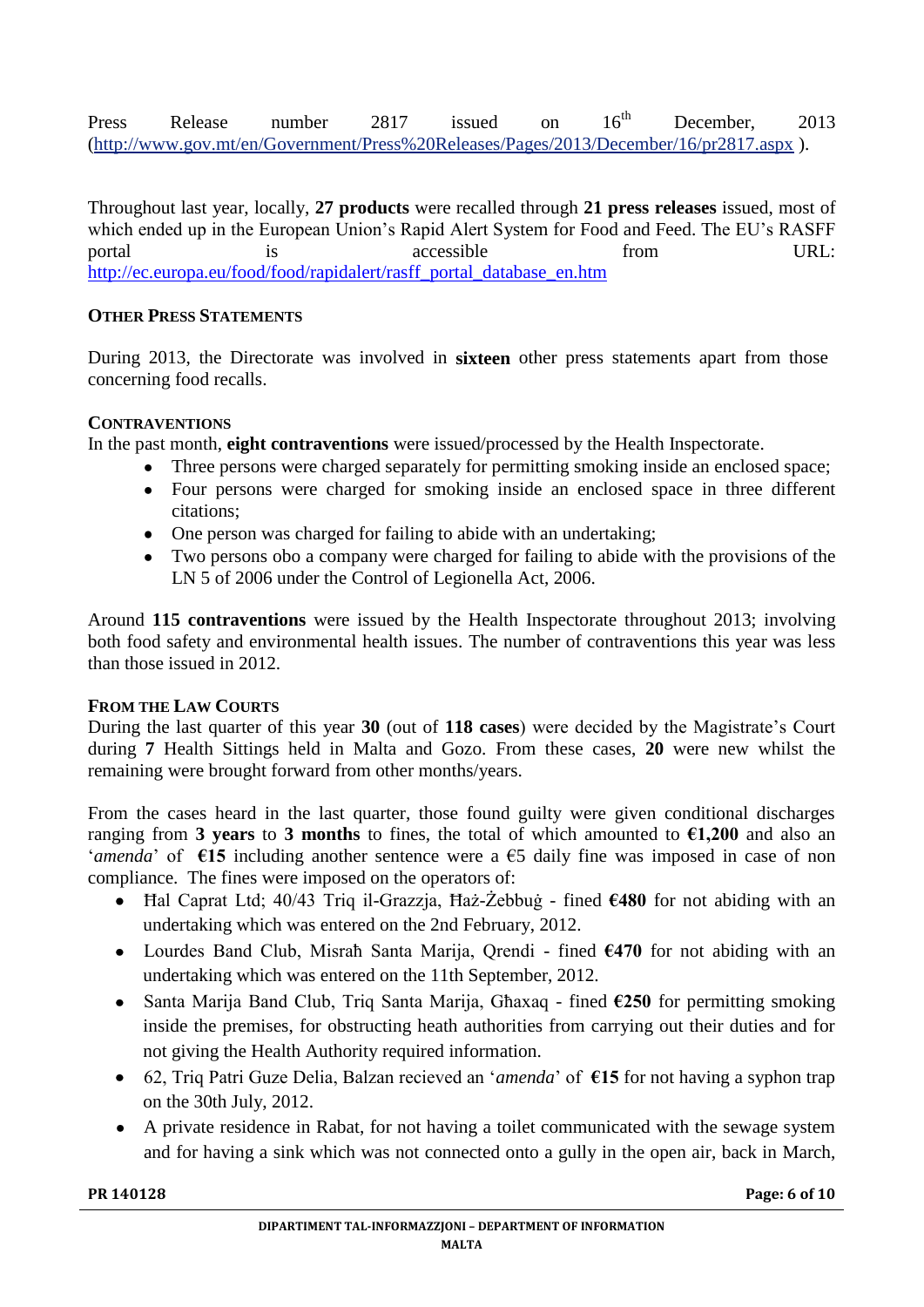1994. The court ordered that necessary works to be effected within 3 months from sentence and a €5 daily fine was imposed in case of non compliance**.** 

The following were given conditional discharges for stipulated periods of:

# *3 Years*

A hawker at the Vittoriosa Open Market, for failing to provide cold and hot water at a  $\bullet$ suitably controlled temperature and for being a relapser following a sentence given by Magistrate Dr. J. Padovani Grima LL.D. (2<sup>nd</sup> December, 2010) on 18<sup>th</sup> January, 2011.

# *2 years*

- $\bullet$ A hawker at the Vittoriosa Open Market, Triq G. Decelis, Vittoriosa for failing to provide facilities for the washing of equipment, hand washing and drying facilities and cold and hot water at a suitably controlled temperature and for not registering a stall as such with the Food Safety Commission on the 2<sup>nd</sup> August, 2011.
- A hawker at the Vittoriosa Open Market, for failing to provide facilities for the washing of equipment, hand washing and drying facilities and cold and hot water at a suitably controlled temperature on the  $18<sup>th</sup>$  January 2011.
- A hawker at Triq il-Karmelitani c/w Triq Hompesch, Fgura, for keeping fish at a temperature which might have resulted in a risk to health, for not providing hand washing and drying facilities, cold and hot water at a suitably controlled temperature and for not registering a stall with the Food Safety Commission on 31st May, 2011.
- American Bar, 104, Triq il-Knisja, Nadur, for failing to keep the food premises in good state of hygiene and in good state of repair and condition, to keep wall and floor tiling in good state of repair and condition so as to facilitate cleaning, to keep apertures and doors in good state of repair and condition so as to facilitate cleaning and to wear adequate protective clothing on  $27<sup>th</sup>$  August, 2013.

# **8** *months*

Snow White Meat and Poultry Market, Triq iż-Żebbiegħ, Mġarr, for not having an adequate  $\bullet$ traceability system, for having in possession food items at a temperature which might have resulted in a risk to health and having improper on some food products on the 19th December, 2012.

# *6 months*

- $\bullet$ Hefu Bar, No.189, Valley Road, B'Kara, for exposing food to risk of contamination, for not having a wash hand basin with a supply of cold and hot water at a suitably controlled temperature including hand cleaning and drying facilities, for failing to provide adequate pest control measures and toilet room was not to the satisfaction of the Health Authority in January 2013.
- Harmony Kiosk, Triq it-Trunciera, Bugibba, San Pawl il-Baħar, for not having an adequate traceability system, for exposing food to risk of contamination, for having a sink without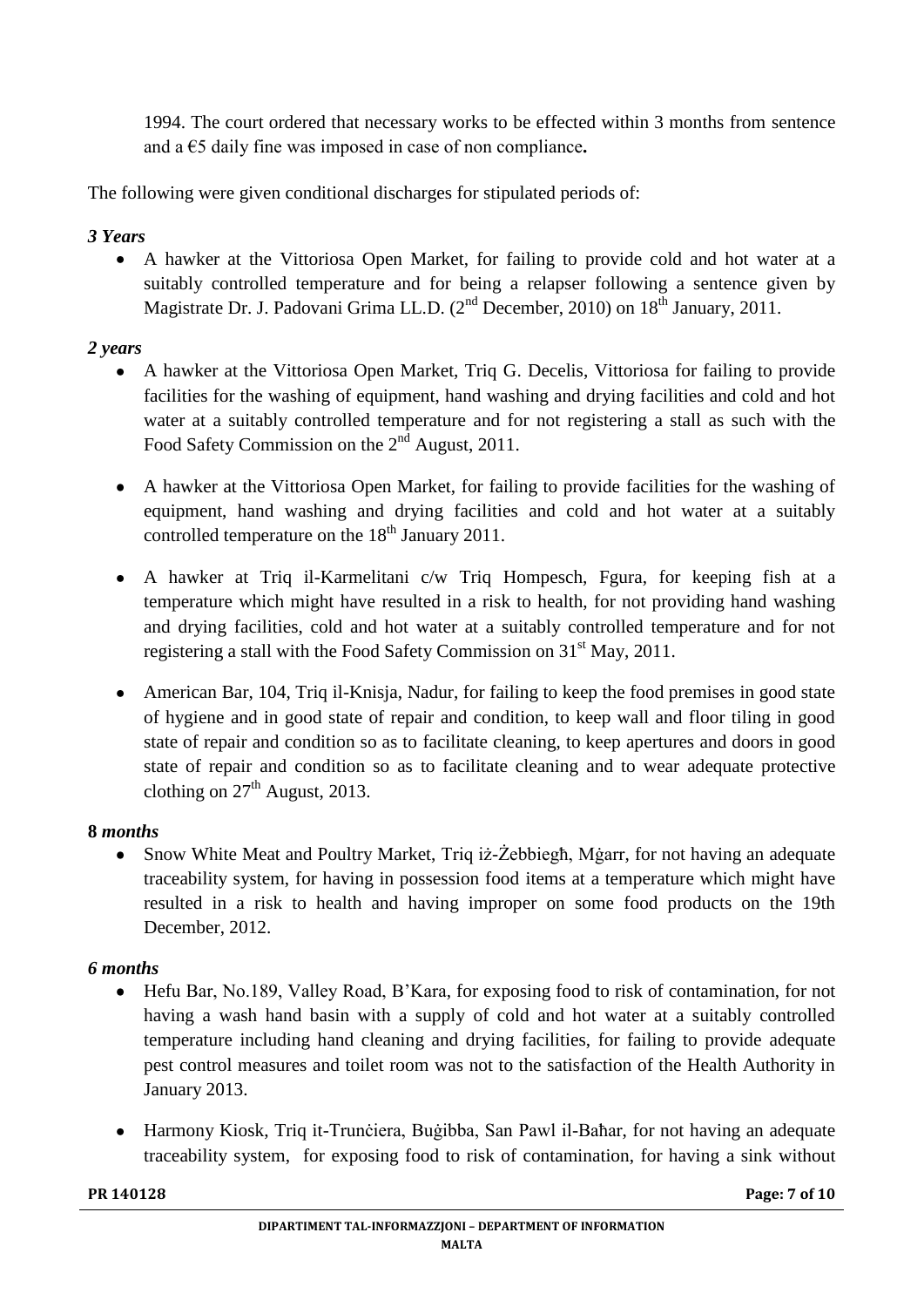hot water at a suitably controlled temperature, for keeping equipment which comes in contact with food in bad condition, having a leaky sink drain, inadequate artificial lighting, floor not in a good state of repair and a wash hand basin that was not provided with cold water and hand washing and drying facilities in September, 2012.

# *4 months*

Canadian Butcher, Triq Temi Żammit, Tarxien, for having chicken and rabbit products improperly labelled and without any traceability system and for using vehicle GBB 481 without priorly being registered with the Food Safety Commission in June 2013.

# *3 months*

- Farm, Triq Sant' Andrija, Msida, for keeping an accumulation of dung in February 2009. **Also a fine of €5 daily was imposed in case of non-compliance.**
- St. Anthony Farm, Triq Habel Zwejra, Magħtab l/o Naxxar, for keeping an accumulation of dung, cesspit not properly covered and for allowing material to flow in street in November 2006. **A €50 (euro) daily fine was imposed in case of non-compliance within 2 weeks.**
- Mid-Way Vendor, Triq Alexander, Hamrun, for having food products with elapsed durability dates, other food products with tampered dates and for not having a traceable system in January 2013.
- Fruit & Vegetable Hawker IBJ 306, at the Vittoriosa Open Market, Triq il-Kottonera, Vittoriosa, for keeping peppered cheeselets at temperature of more than 8°C, food products without durability date and without lot number in July 2013.
- Pie Master, St.Paul's Street, St.Paul's Bay, for having in his possession cigarette lighters with tobacco adverts in July 2013.

Thus during this year **over €9,000** in fines were imposed by the respective Magistrates and a total of **475 months** of conditional discharges

# **FROM THE LOCAL TRIBUNALS**

During this year a total of **€2358.11** in fines were also collected with respect to the following cases heard before the **Local Tribunal**:

- At the Żejtun Band Club, Misrah Gregorio Bonnici, Żejtun, two persons were found guilty one for allowing smoking inside the band club and another one for smoking in an enclosed space. One was fined **€232.94** and the other **€244.59.**
- At the Ghaqda tal-Muzika San Gejtanu, 703, Triq il-Kbira, Hamrun, one person was found guilty for smoking inside this establishment. A fine of **€232.94** was imposed.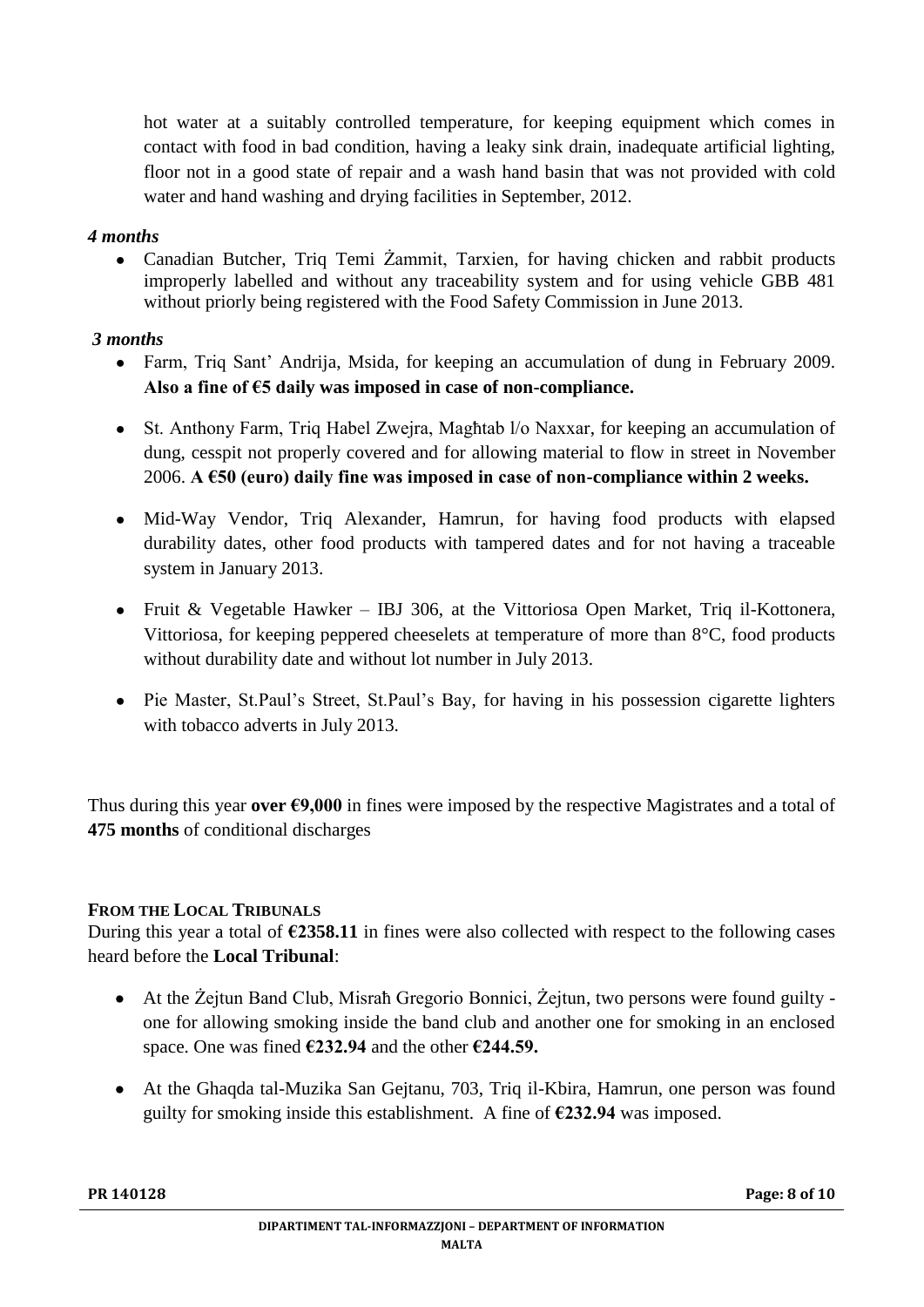- Two persons found guilty, one for allowing smoking inside the First and Last Bar, Triq Għajn Dwieli, Paola and the other person for smoking inside this premises. Both were fined **€232.94** each
- At the Santa Marija Band Club, Triq Santa Marija, Għaxaq one person was found guilty and fined **€232.94** for smoking inside this establishment.
- A person was found guilty of smoking inside the U.R.F.T Bar, Racecourse Street Marsa and was fined **€232.94**
- The responsible person at the Żebbuġ Rangers Misraħ San Filippu, Żebbuġ was fined **€250** for allowing smoking inside the premises
- At the Soċjeta Mużikali Madonna Tal-Ġilju, Pjazza tal-Knisja, Mqabba, the responsible person was fined **€232.94** for allowing smoking inside this establishment.
- At the Vilhena Band Club, Floriana, two persons were fined **€232.94** each, one as the responsible person of mentioned establishment who allowed smoking inside this premises and the other person who was fined was a person found smoking during mentioned inspection.

# **EMERGENCY CONTROL ORDERS**

During December, 3 emergency control orders were issued. Throughout last year a total of **19 food related activities** were stopped for a period.

#### **EMERGENCY PROHIBITION ORDERS**

During last month, no premises were close down by the Health Authority due to imminent risk to public health; but during **2013, eight premises** were closed down**, six more** than the previous year.

# **ENFORCEMENT NOTICES**

Two enforcement notices were issued one in September and the other in November following the risk of infection from Legionnaire's Disease. The notice issued in November is still in force.

#### **COMPLAINTS**

In December, **253 complaints** were lodged with the Directorate which were categorised in one or more category, as follows:

#### o **Food related complaints**

47 complaints were related to food. The most common type of food complaints were: improper labelling (12 complaints), risk of contamination (10 complaints), fitness of food and hygiene of food premises (8 complaints).

#### o **Other Environmental Health related complaints**

Another 222 complaints were environmental health related. The most common types were: presence of pests (57 complaints), infiltrations (37 complaints), drainage overflow (30 complaints), accumulations of refuse (15 complaints), discharge of foul water (13 complaints) and keeping of animals in unhygienic conditions (11 complaints).